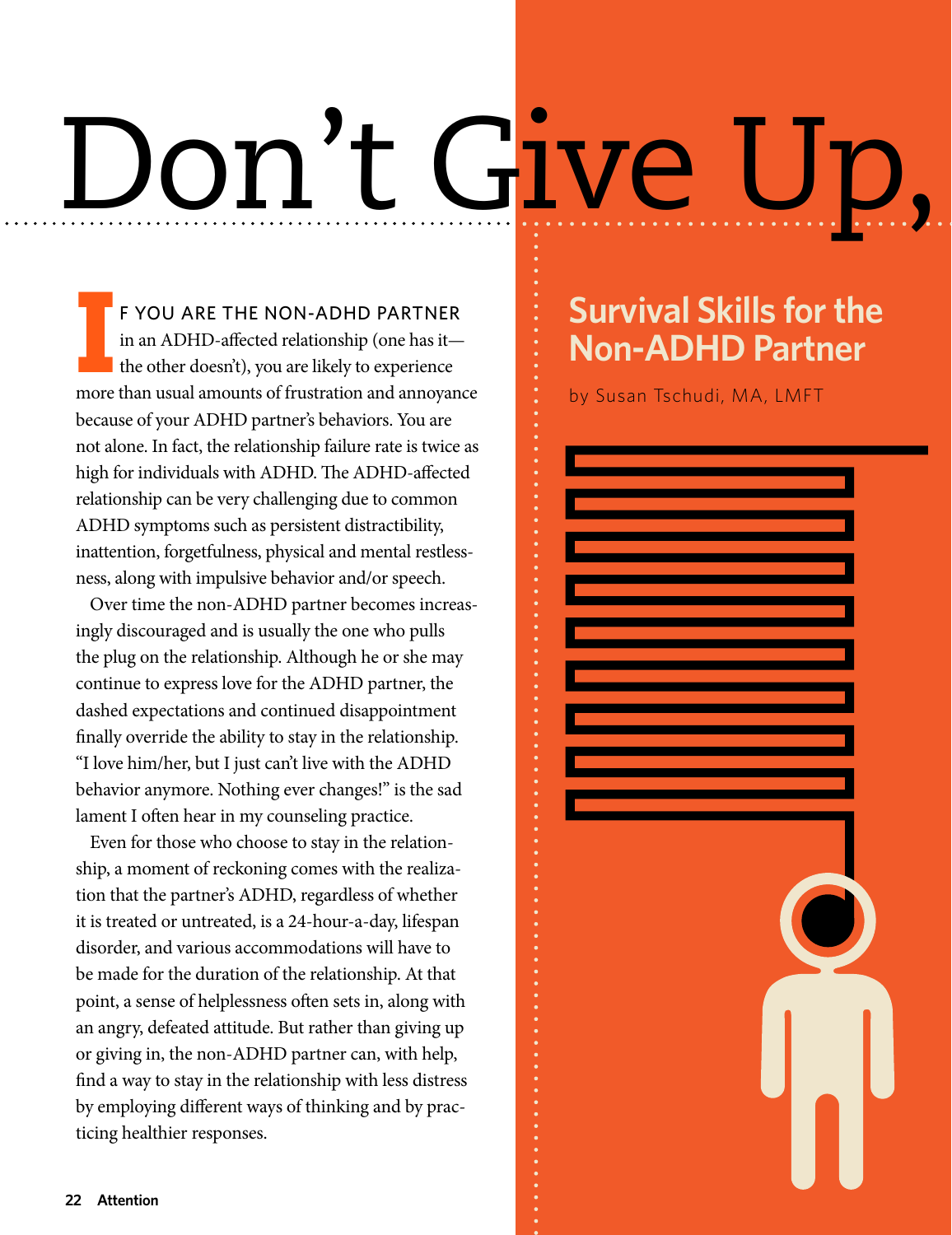# Don't Give In



# **What Gets In the Way**

Let's investigate what gets in the way of relational success, leading the non-ADHD partner to want to give up or give in, by examining several obstacles that commonly occur.

### OBSTACLE ONE

## **Overhelping and excessive caretaking**

*Overhelping* occurs when the non-ADHD partner is doing too many things without consideration of necessity. A person with ADHD often seeks out a partner whose natural skills include organization and attention to detail. If that's yoau, it may feel "normal" for you to jump in and help out where there is a need because you are good at it. For example, if your partner has excessive difficulty getting up and out of the house in the morning, then you may tend to take charge and have everything superstructured so the process is smoother and less chaotic. That may work in the moment, but the problem with "overhelping" is that it can create an unhealthy dependency. You may begin to anticipate future situations and step in prematurely, interfering with the opportunity for your partner to practice important skills that are necessary for ADHD management. And surprisingly, your partner may come to resent you for it.

*Excessive caretaking* occurs when the non-ADHD partner is too absorbed, almost obsessively, in managing the ADHD partner's life. As overhelping becomes the normal routine and the ADHD partner's responsibilities continue to diminish, some emotional issues may begin to develop for the non-ADHD partner. This can include undue worry and anxiety about what your partner might do/ not do, or say/not say when you aren't around; constant "checking in with" or, worse, "checking up on" because you feel responsible for your partner's actions; a need to micromanage every aspect of daily life; and experiencing a sense of panic unless you feel in control. Over time, these dynamics are exhausting to maintain and will most likely lead to chronic anxiety.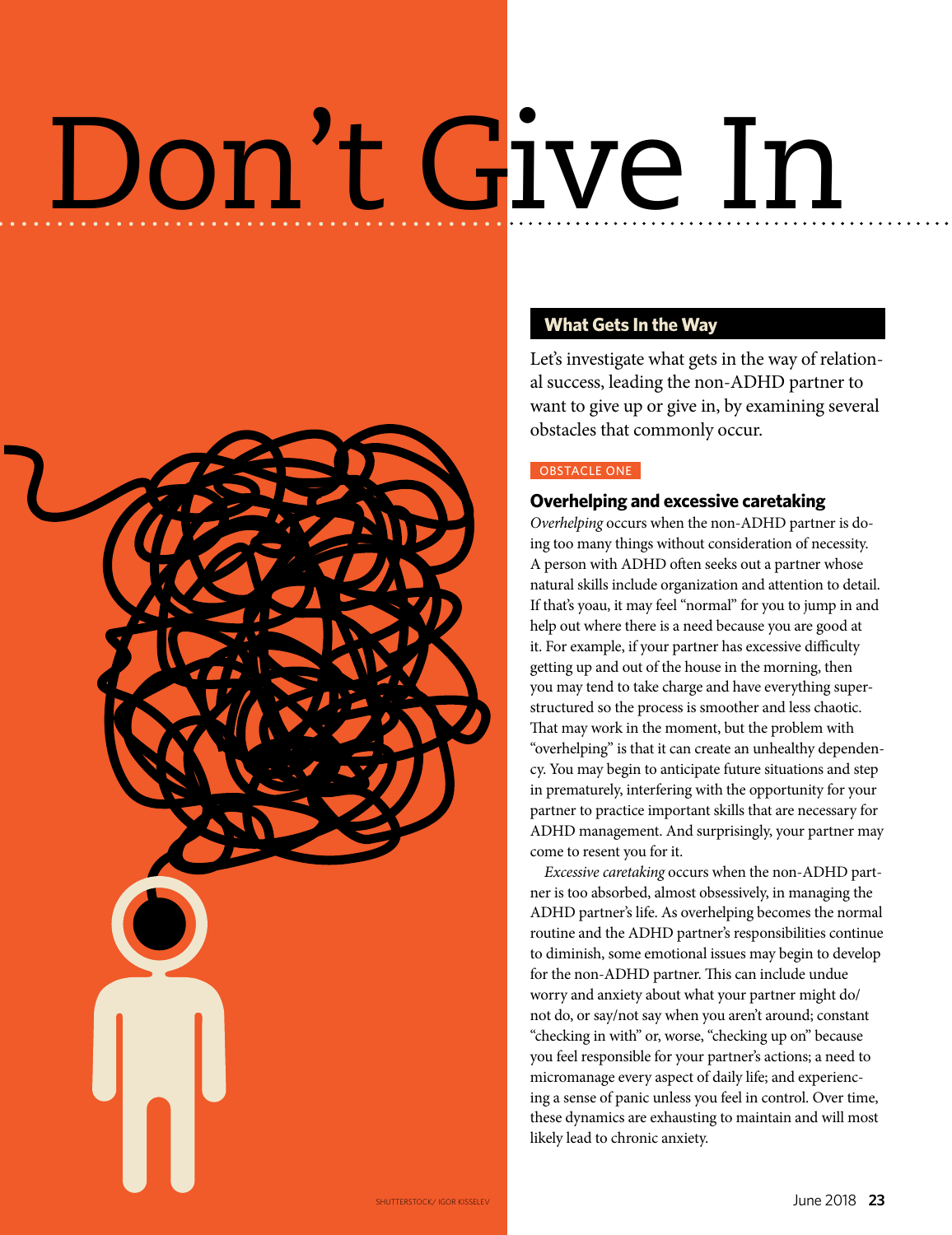### OBSTACLE TWO

### **Learned helplessness**

The non-ADHD partner, who is usually better and faster at handling the various details of everyday life, tends to take on too many jobs and tasks that ordinarily should be the responsibility of the partner with ADHD, who, over time, develops a conditioned belief, "I'm not capable of doing or accomplishing much of anything," thus creating another dangerous level of unhealthy dependency.

What unfolds is an ugly tangle of emotions. The non-ADHD partner feels overburdened and loudly complains, "Why won't you help out? Why don't you do anything?" The ADHD partner is truly surprised and can't figure out why the non-ADHD partner is so angry. Over the course of the relationship, the clear message has been that he/she can't do tasks as well, or as fast, or as thoroughly as the non-ADHD partner, so why even try! Layers of resentment build for both partners.

### OBSTACLE THREE

### **The parent trap**

Almost without exception, a toxic communication pattern develops in ADHD-affected relationships that I call the *parent trap*. Rooted in exasperation and annoyance, the non-ADHD partner consistently approaches the ADHD partner as a critical, punitive parent would a misbehaving child. The message often sounds like, "Why can't you remember? I've told you a thousand times," or "How could you do that again? Won't you ever learn?" Defensiveness sets in and the ADHD partner will likely respond in a defiant, childlike manner with some form of a hands-on-hip stance and a "You're not the boss of me!" comeback.

For both partners, this communication pattern includes verbal cues—raised voices, emphatic intonation, and strong patterns of speech. But it especially involves "back-door" messages that incorporate numerous nonverbal expressions—eye rolls, grimaces, frowns, deep sighs. Body language also comes into play with arms crossed across the chest, hands on hips, pointed fingers, and foot-tapping. Unless it is purposefully curbed, the parent/child pattern is likely to escalate, and all communication will drift in this direction.

Take a moment and scrutinize your interactions with your ADHD partner. Are you overhelping? Assuming too much responsibility? Are you creating a learned helplessness situation? Speaking in a parental manner? If so, you may be unknowingly participating in creating relational distress. With a better understanding of these obstacles, you can alter the downward spiral by taking steps to change the ways you interact with your partner.



## **Strengthening the ADHD-Affected Relationship**

The following suggestions, if employed, offer specific coping strategies designed to strengthen your relationship.

**Decide what's real and unreal.** The actuality is that a person with ADHD will require some helpful management in some areas of life. You will most likely be called upon to carry more of the day to day responsibilities because you are probably better than your partner at organizing, planning, and prioritizing. However, the danger is taking on too much. Be careful.

**Lower your expectations.** If you have a need, ask for it regardless of how many times you have made the same request. It doesn't do you any good to keep holding on to something that is not likely to happen. Coming to terms with this will save you a lot of aggravation.

**Examine roles and responsibilities.** Let go of the "shoulds" and "oughts." If you are better than your partner at doing something—even if it defies traditional roles—then do it!

**Own it or don't own it.** Don't complain if you knowingly take on something that overburdens you. You have made the decision. If it's too much, then find a way out or decline to participate the next time. Learn from your mistakes.

**Don't forget self-care.** Remember to sit down, put your feet up, and have a cup of tea; book a spa day; go to the gym; watch an *I Love Lucy* rerun; or whatever you can do that is healthy and good. You deserve it.

**Create and maintain healthy boundaries.** One of the biggest complaints from my non-ADHD clients is their part-